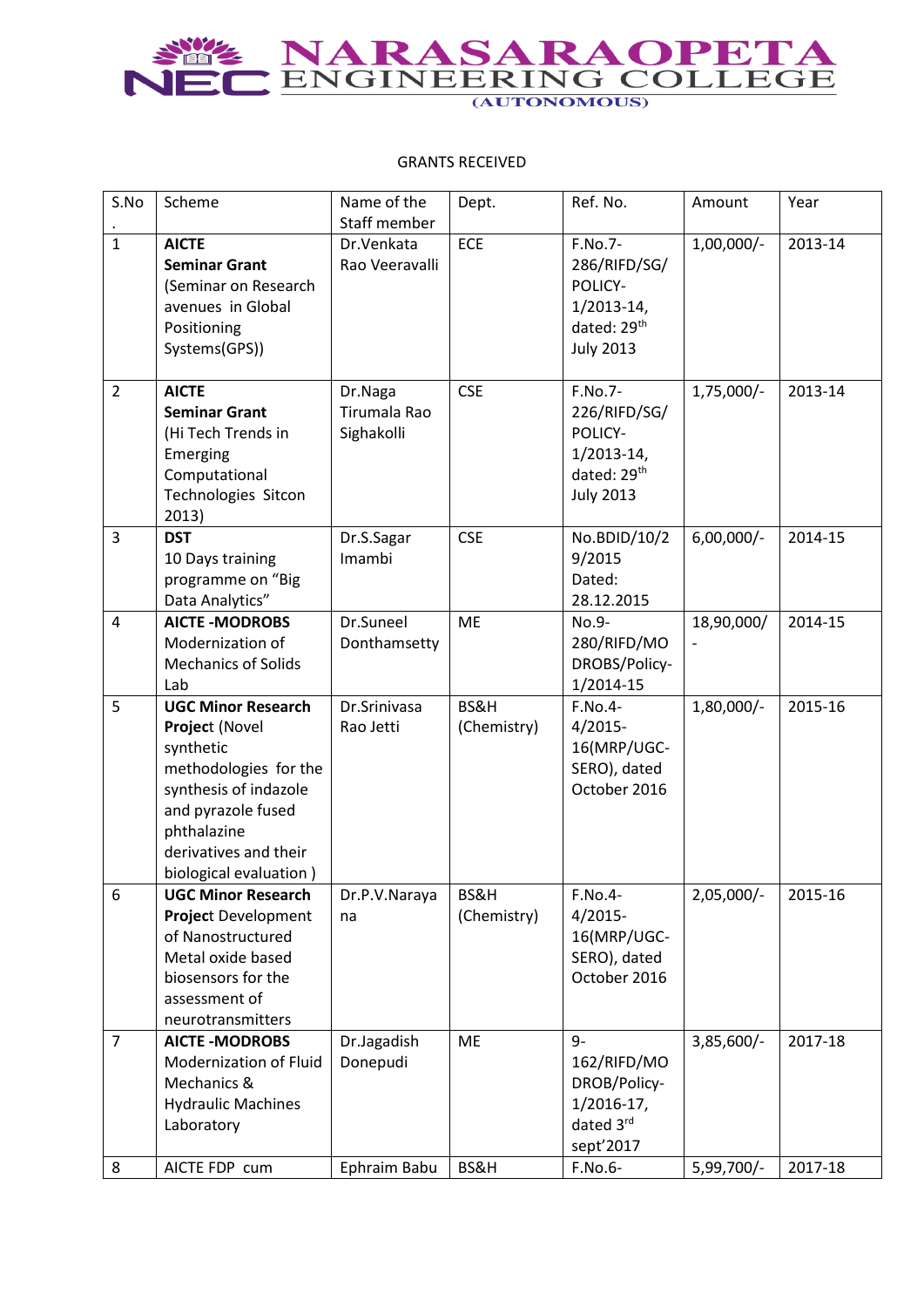| <b>SWE NARASARAOPETA</b> |  |  |  |  |
|--------------------------|--|--|--|--|
| NEC ENGINEERING COLLEGE  |  |  |  |  |
| (AUTONOMOUS)             |  |  |  |  |

|     | workshop on New<br><b>Frontiers in Multiscale</b><br>Modelling of<br>advanced materials                | Karumanchi                                                                       | (Physics)  | 158/RIFD/FDP<br>/Policy-<br>$1/2016 - 17$ ,<br>Dated 6 <sup>th</sup> June<br>2017           |               |         |
|-----|--------------------------------------------------------------------------------------------------------|----------------------------------------------------------------------------------|------------|---------------------------------------------------------------------------------------------|---------------|---------|
| 9   | AICTE FDP on<br><b>Emerging Trends in</b><br>Machine Learning for<br><b>Biomedical</b><br>Applications | Dr.Ajay Kumar<br><b>PROJECT</b><br>TRANSFERRED<br>TO<br>Dr.A.V.Nages<br>wara Rao | ECE        | $34 -$<br>55/195/RIFD/<br>Policy-1/2017-<br>18, Dated<br>09.01.2019                         | $5,75,000/-$  | 2018-19 |
| 10  | AICTE STTP on<br>Statistics with R<br>Programming                                                      | Dr.Naga<br>Tirumala Rao<br>Sighakolli                                            | <b>CSE</b> | $34 -$<br>56/139/RIFD/S<br>TTP/Policy-<br>1/2017-18                                         | $3,23,000/-$  | 2018-19 |
| 11  | <b>DST-NIMAT</b><br><b>ENTREPRENEURSHIP</b><br><b>AWARENESS CAMP</b>                                   | 5<br>Dr.K.Lakshmin<br>adh                                                        | <b>CSE</b> | EDII/DST-<br>NIMAT/18-<br>19EAC-01,<br>dated 26-09-<br>2018                                 | $1,00,000/-$  | 2018-19 |
| 12. | <b>DST-NIMAT</b><br>ENTREPRENEURSHIP<br><b>AWARENESS CAMP</b>                                          | 4<br>Dr.K.Lakshmin<br>adh                                                        | <b>CSE</b> | EDII/DST-<br>NIMAT/18-<br>19EAC-01,<br>dated 26-09-<br>2018                                 | 80,000/-      | 2019-20 |
| 13  | <b>AICTE-MODROBS</b><br>Modernization of<br>Microwave & Optical<br>Communications                      | Dr.Venkata<br>Rao Veeravalli                                                     | <b>ECE</b> | $9-$<br>150/RIFD/MO<br>D/Policy-<br>1/2018-19                                               | 16,71,000/    | 2019-20 |
| 14  | AICTE STTP on IoT<br>Application<br>Development using<br>Python                                        | Dr.Kavuluri<br>Sreenivasa<br>Ravi                                                | ECE        | $34 -$<br>65/259/RIFD/S<br>TTP/Policy-<br>1/2018-19,<br>dated 10 <sup>th</sup> Jan<br>2020  | $4,10,000/-$  | 2019-20 |
| 15  | <b>AICTE STTP on Deep</b><br>learning for computer<br>vision Medical<br>Applications                   | Dr.Sreenivasu<br>siransanagond<br>la                                             | <b>CSE</b> | $34 -$<br>66/76/FDC/ST<br>TP/Policy-<br>1/2019-20,<br>dated 10 <sup>th</sup><br>August 2020 | 3,11,667/     | 2020-21 |
| 16  | <b>AICTE-MODROBS</b><br>Modernization and<br><b>Upgradation of VLSI</b><br>Laboratory                  | Dr.Venkata<br>Rao Veeravalli                                                     | ECE        | 9-<br>158/IDC/MOD<br>ROB/Policy-<br>1/2019-20,<br>dated<br>20.07.2020                       | 10,31,373     | 2020-21 |
| 17  | <b>AICTE STTP on</b><br>Advances in remote<br>sensing and its<br>applications                          | Dr.Venkata<br>Nageswara<br>Rao Appisetty                                         | ECE        | $34 -$<br>66/78/FDC/ST<br>TP/Policy-<br>1/2019-20,                                          | $2,05,667/$ - | 2020-21 |